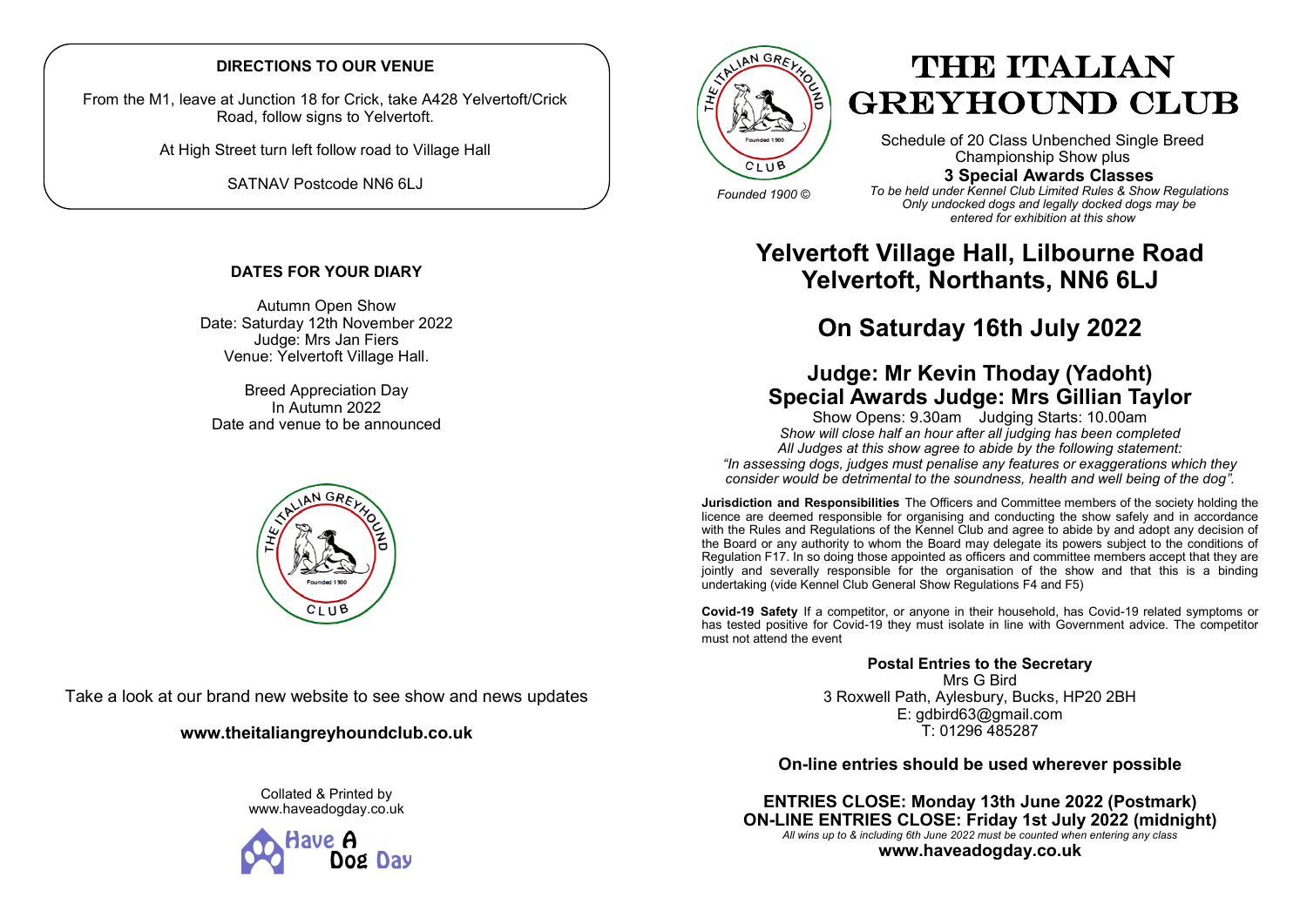## **IGC OFFICERS 2021/2022**

President: Mrs Sue Dunning Chairperson: Mrs Mary Knight Vice Chairperson: Mrs Gay Bird Secretary: Mrs Gay Bird Treasurer: Dr Jill Mellis Covid Health & Safety Officer: Mr David Wilcock

## Show Manager: Mr Aiden Foynes

Fire/Safety Officer: Mrs G Bird First Aid: Mrs G Bird

## **IGC COMMITTEE 2021/2022**

Mrs G Bird, Mr A Foynes, Mrs M Knight, Dr J Mellis, Mrs D Thompson

#### **HONORARY LIFE MEMBERS**

Mrs J Amsel, Mr M Bellamy, Mrs C A Boyle, Mr R Dunning, Mrs S Dunning Mr & Mrs W Dyball, Mrs P Heap, Miss H M Lister, Mrs L Loh, Ms A Oliver Mrs S E Penrose-Hansell, Mrs S Vincent

#### **VETERINARY INFORMATION**

Emergency Vet will be available - details from Secretary *(Exhibitors will be responsible for any expense incurred)*

#### **ENTRY FEES**

| £14.00 / Dog     |
|------------------|
| £16.00 / Dog     |
| £2.00 / Same Dog |
| £3.00 / Dog      |
| £2.00 / Same Dog |
| £1.00 / Class    |
| £2.00 / Dog      |
| £2.50            |
|                  |
|                  |

On line entry preferred at www.haveadogday.co.uk but will take postal entries in exceptional circumstances

#### **PRIZE MONEY**

1st £3.00, 2nd £2.00, 3rd £1.00 in ALL Classes

#### **ROSETTES**

Best in Show, Reserve Best in Show, Best Veteran in Show Best Puppy in Show, Res Best Puppy in Show, Best Dog, Best Bitch Res Best Dog, Res Best Bitch 1st - VHC in all classes

#### **USE OF ELECTRICAL EQUIPMENT AT SHOWS**

The Kennel Club is becoming increasingly concerned at the amount of electrical equipment being used by exhibitors at shows, including hair dryers and hair straighteners and other grooming devices.

Electrical equipment should not be brought to shows unless absolutely necessary. In rare instances where it might be required, it should be PAT tested and permission sought from the secretary of the show before it is used.

The Kennel Club has also been informed of recent instances of exhibitors commandeering certain areas of a venue in order to have access to power points so as to use electrical grooming equipment. This is totally unacceptable and particularly unfair on the breeds whose allocated areas have been cramped because of this selfish behaviour.

#### **SECURITY AT SHOWS**

In light of recent events the Kennel Club would like to issue a reminder to all Societies of the importance of security at dog shows.

The Kennel Club understands that due to the nature of dog shows and the quantity of paraphernalia exhibitors bring it would be extremely difficult for show organisers to take on the issue of security alone, therefore we would reiterate the advice being given by the Police and security services, that everyone in the UK should remain vigilant and this applies to those organising and taking part in dog shows.

The importance of exhibitors feeling that they and their dogs are safe when attending a show cannot be underestimated. We would therefore remind you of the importance of the need for show organisers and exhibitors to remain mindful of potential dangers and that all visitors generally need to be vigilant and alert.

Furthermore the society should provide robust notification informing exhibitors of where to report to should they see anything suspicious or of concern, and of the evacuation procedures in place.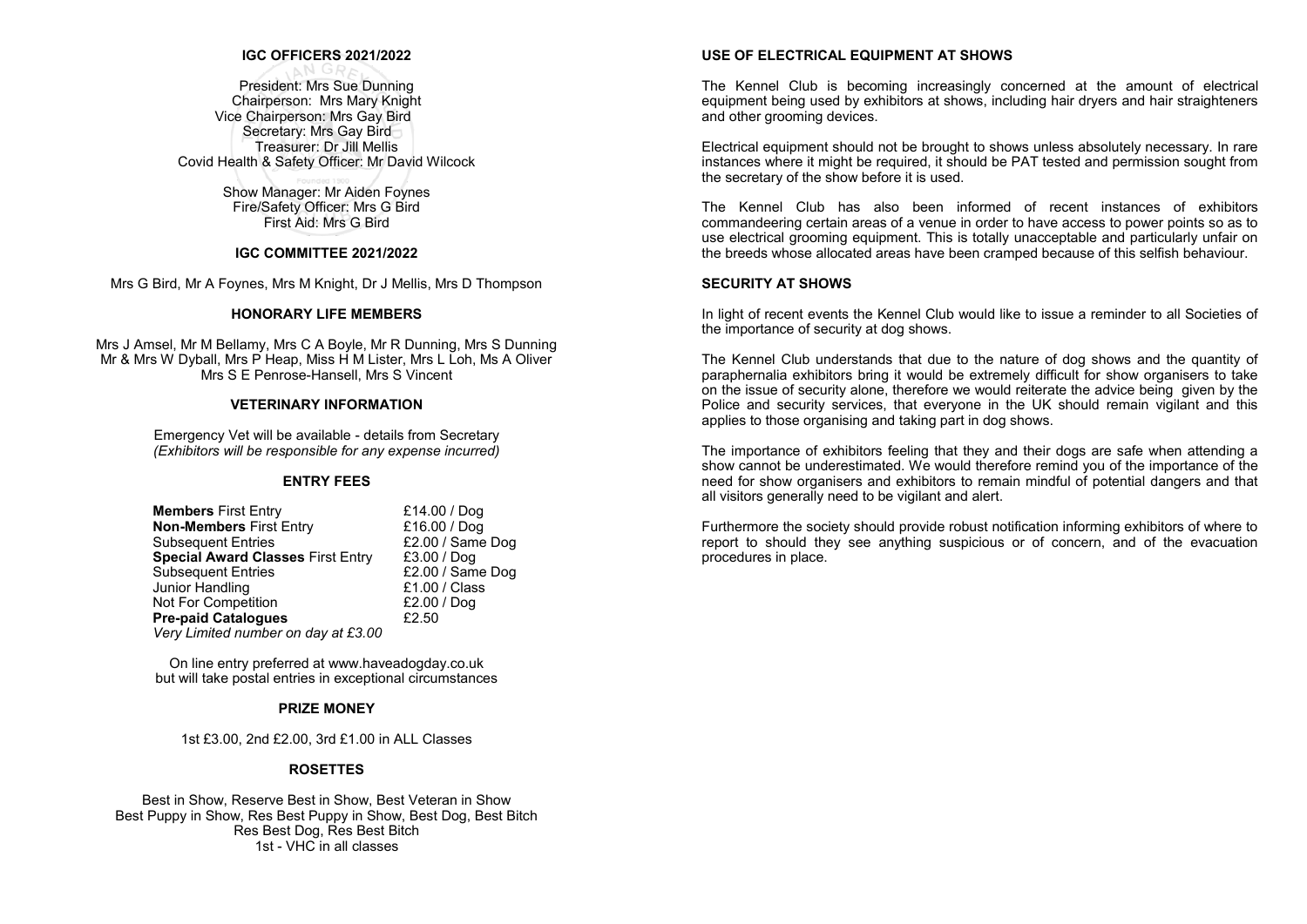## **RULES AND REGULATIONS**

- 1. The Show will open at 9.30 am.
- 2. Dogs will be received at any time but it is the exhibitor's responsibility to ensure that exhibits are available for judging when required.
- 3. Judging will commence at 10.00am.
- 4. The show will close half an hour after judging has been completed by which time all dogs must be removed. Exhibits may be removed from the Show after their judging has been completed.
- 5. Entry Fees: Members £14.00/Dog. Non-Members £16.00/Dog. SAC £3.00/Dog, Subs Entries £2.00/Dog, JH £1.00. NFC £2.00/Dog. On Line at www.haveadogday.co.uk
- 6. The amount of prize money on offer at this show is 1st £3.00, 2nd £2.00 and 3rd £1.00
- 7. The Committee reserves to itself the right to refuse entries.
- 8. Puppies under six calendar months of age on the first day of the Show are not eligible for exhibition.
- 9. The mating of bitches within the precincts of the Show is forbidden.
- 10.Best Puppy in Show Where a Best Puppy in Show competition is scheduled the Best Puppy in Show is a puppy which has competed and is unbeaten by any other puppy exhibited at the same show. A puppy is a dog of six and not exceeding twelve calendar months of age on the first day of the Show. Where the Best in Show is a puppy it should may, at the discretion of the judge, be awarded Best Puppy in Show. Where the Reserve Best in Show is a puppy which has only been beaten by an adult dog it may, at the discretion of the judge, be Best Puppy in Show. Consequently, selection of Best Puppy in Show must follow the selection of Best in Show.
- 11.Best in Show Best in Show must be selected from the exhibits declared Best of Sex. If a Reserve Best in Show is to be selected, the eligible dogs are those declared Best Opposite Sex and Reserve Best of Sex to the exhibit declared Best in Show.
- 12.Exhibits will not be admitted to Best in Show competition after a period of ten minutes has elapsed since the announcement that exhibits are required for judging, unless they have been unavoidably delayed by previous judging not completed on time, and then only with the special permission of the Show Management.
- 13.Exhibitors must not pick up dogs by their tails and leads when lifting them nor handle a dog in a manner which causes its feet not touch the ground when on the move. This is not acceptable. Exhibitors should note that such practice would constitute harsh handling and reports of such practice will be referred to the Committee under Kennel Club Show Regulation F11.
- 14.All exhibitors must be familiar with Kennel Club Regulation F (Annex B) Regulations for the Preparation of Dogs for Exhibition.
- 15.All dogs resident outside the UK must be issued with a Kennel Club Authority to Compete number before entry to the show/event can be made. All overseas entries without an Authority to Compete number will be returned to the exhibitor/competitor.
- 16.DOGS IN VEHICLES ON HOT DAYS See Reverse of Entry Form
- 17.Anyone whose dog is entered at a Kennel Club licensed event should take all reasonable steps to ensure the needs of their dog(s) are met, and should not put a dog's health and welfare at risk by any action, default, omission or otherwise. Breach of Kennel Club Regulations in this respect may be referred to the Board for disciplinary action under the Kennel Club Rules and Regulations. The use of pinch collars, electronic shock collars, or prong collars, is not permitted at any show licensed by the Kennel Club. This shall apply at the venue or within the precincts of the show.
- 18.Not for Competition entries will be accepted. Details of each dog so entered must be recorded on the entry form and must be Kennel Club registered
- 19.No modifications will be made to the schedule except by permission of the Board of the Kennel Club, which will be followed by advertisement in the Canine Press wherever possible.

## **CLASSIFICATION Judge: Mr Kevin Thoday (Yadoht)**

| Judge. Mil Revill Thouay (Taubilt) |                                         |                                           |                          |  |  |  |
|------------------------------------|-----------------------------------------|-------------------------------------------|--------------------------|--|--|--|
|                                    | Kennel Club Challenge Certificate - Dog | Kennel Club Challenge Certificate - Bitch |                          |  |  |  |
| 1                                  | <b>VETERAN DOG</b>                      | 11                                        | <b>VETERAN BITCH</b>     |  |  |  |
| 2                                  | MINOR PUPPY DOG                         |                                           | 12 MINOR PUPPY BITCH     |  |  |  |
| 3                                  | PUPPY DOG                               |                                           | 13 PUPPY BITCH           |  |  |  |
| 4                                  | <b>JUNIOR DOG</b>                       |                                           | 14 JUNIOR BITCH          |  |  |  |
| 5.                                 | NOVICE DOG                              |                                           | 15 NOVICE BITCH          |  |  |  |
| 6                                  | POST GRADUATE DOG                       |                                           | 16 POST GRADUATE BITCH   |  |  |  |
| 7                                  | MINOR LIMIT DOG                         | 17                                        | MINOR LIMIT BITCH        |  |  |  |
| 8                                  | LIMIT DOG                               |                                           | 18 LIMIT BITCH           |  |  |  |
| 9                                  | OPEN DOG                                | 19                                        | <b>OPEN BITCH</b>        |  |  |  |
|                                    | 10 SPECIAL PROGENY DOG                  |                                           | 20 SPECIAL PROGENY BITCH |  |  |  |

*Best in Show will be judged after Class 20 Followed by Best Puppy in Show and Best Veteran in Show (from any eligible Veteran)*

## **SPECIAL AWARD CLASSES Judge: Mrs Gillian Taylor** *(during lunchtime)*

- A SPECIAL JUNIOR DOG or BITCH
- B SPECIAL POST GRADUATE DOG or BITCH
- C SPECIAL OPEN DOG or BITCH

## **JUNIOR HANDLING**

Entries must be made on the Entry Form - Entry Fee £1.00 Rosettes will be awarded 1st to VHC and a small prize given to each entrant NB. It is the Junior's ability to handle the dog not the quality of the exhibit that is judged. The dog must have been entered in another class at the show. {Please enter the name of and age of the Junior on the Entry Form

- D JUNIOR HANDLING 6-11 Years
- E JUNIOR HANDLING 12-16 Years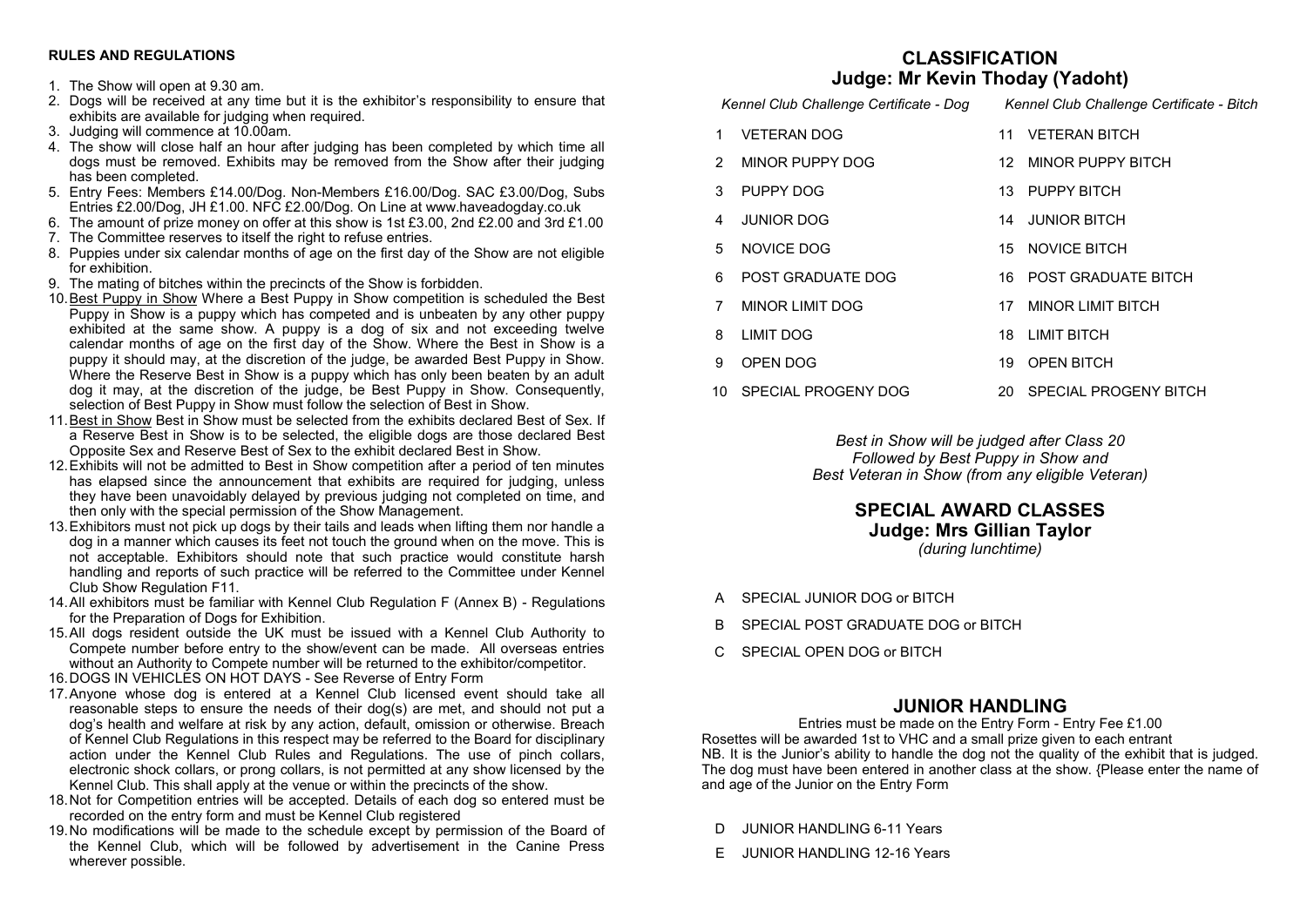## **NOT FOR COMPETITION**

## £2.00/Dog

All dogs bought to the show and not entered in a class MUST be entered NFC (see Rule 18). Spectator's dogs admissions will be available at a charge of £2.00

## **PUPPIES UNDER 4 (FOUR) MONTHS OF AGE**

Puppies between 4 and 6 months of age MUST be entered NFC

### **REFRESHMENTS**

Filled Rolls, Crisps, Cake, Tea and Coffee £5.00 (Pre-Ordered) £6.00 (ON the day) Tea & Coffee £2.00

Please bring own chairs and small shelters *(Limited cover and seating may be available)*

## **RAFFLE**

Prizes for the raffle gratefully received Please bring a bottle or something similar so it is easy to sanitise

### **DONATIONS**

COVID safe donations of gifts or cash prizes for specific awards and donations towards the show will be gratefully received and acknowledged in the catalogue

## **PROOF OF POSTING and RECEIPT OF ENTRY**

It is recommended that all Exhibitors obtain a Proof of Posting certificate for their entries (if postal is necessary) Please enclose a stamped addressed postcard if receipt of entry is required

## **CUPS & TROPHIES**

A full list of trophies will be printed in the catalogue The 'Trophy Book' must be signed before taking the trophy home, please make a careful note of the name of the trophy Any damage must be reported immediately to the Cup Steward

Sanitised, cleaned and polished Cups & Trophies won at our last Championship Show should be brought to the show and handed to our Cup Stewards Mr & Mrs D Taylor

## **BREED STALL**

Don't forget to visit the Breed Stall, many IG related items for sale including; books, collars, coats, beds etc

#### **DEFINITIONS OF CLASSES**

In the following definitions, a Challenge Certificate includes any Show award that counts towards the title of Champion under the Rules of any governing body recognised by the Kennel Club.

Wins at Championship Shows in breed classes where Challenge Certificates are not on offer shall be counted as wins at Open Shows.

In the case of a dog owned in partnership and entered in Members' classes or competing for Members' Specials each partner must at the time of entry be a member of the Society.

In estimating the number of awards won, all wins up to and including the seventh day before the date of closing of postal entries shall be counted when entering for any class i.e. **6th June 2022**

Wins in Variety classes do not count for entry in Breed classes but when entering in Variety classes, wins in both Breed and Variety classes must be counted. First prizes awarded in any classes defined as Special do not count towards eligibility.

If an exhibitor reports before the judging of a class or classes that a dog has been entered which is ineligible, the exhibitor may choose one of the following options:-

(1) Withdrawal

The dog may be withdrawn from competition subject to the conditions of Regulations F(1)19.

- (2) Transfer
	- a. If a dog is ineligible for a class or classes as regards its colour, sex, weight or height the Show Secretary shall transfer it to the equivalent class or classes for the correct colour, sex, weight or height and, in the event of there being no equivalent class, Minor Puppy and Puppy excepted to the Open class for the correct colour, sex, weight or height.
	- b. For an exhibit entered incorrectly in a Minor Puppy Class, Puppy Class or Junior Class, which is over age but under twelve calendar months of age, eighteen calendar months of age or 24 calendar months of age respectively, the Show Secretary shall transfer the exhibit to the Puppy Class, Junior Class or Yearling Class respectively for the correct colour, sex, weight or height and in the event of there being no Puppy, Junior or Yearling Class to the Open Class for the correct colour, sex, weight or height.
	- c. For any reason other than the above, the Show Secretary shall transfer It to the Open Class for the correct colour, sex, weight or height.
	- d. If an exhibit arrives late and misses a class, even if it is the only class in which the dog is entered, the dog may not be transferred to any other class.

**VETERAN** For dogs of not less than seven years of age on the first day of the Show.

**MINOR PUPPY** For dogs of six and not exceeding nine calendar months of age on the first day of the **Show** 

**PUPPY** For dogs of six and not exceeding twelve calendar months of age on the first day of the Show. **JUNIOR** For dogs of six and not exceeding eighteen calendar months of age on the first day of the Show.

**NOVICE** For dogs which have not won a Challenge Certificate/CACIB/CAC/Green Star or three or more First Prizes at Open and Championship Shows (Minor Puppy, Special Minor Puppy, Puppy and Special Puppy classes excepted, whether restricted or not).

**POST GRADUATE** For dogs which have not won a Challenge Certificate/CACIB/CAC/Green Star or five or more First Prizes at Championship Shows in Post Graduate, Minor Limit, Mid Limit, Limit and Open classes, whether restricted or not where Challenge Certificates were offered for the breed.

**MINOR LIMIT** For dogs which have not won two Challenge Certificates/CACIB/CAC/Green Stars or three or more First Prizes in all at Championship Shows in Minor Limit, Mid Limit, Limit and Open classes, confined to the breed, whether restricted or not at Shows where Challenge Certificates were offered for the breed.

**LIMIT** For dogs which have not become show Champions under Kennel Club Regulations or under the rules of any governing body recognised by the Kennel Club, or won 3 or more CACIB/CAC/Green Stars or won five or more First Prizes in all at Championship Shows in Mid Limit, Limit or Open Classes confined to the breed, whether restricted or not, at shows where Challenge Certificates were offered for the breed.

**OPEN** For all dogs of the breed for which the class is provided and eligible for entry at the Show.

**SPECIAL PROGENY** For a dog or bitch, accompanied by at least three of its registered progeny. The dog or bitch not necessarily entered in another class however, all progeny having been entered and exhibited in another class. The dog or bitch and the progeny need not be registered in the same ownership.

**CHAMPION** For dogs which have been confirmed a Champion or Show Champion under Kennel Club Regulations or under the rules of any governing body recognised by The Kennel Club.

**NOT FOR COMPETITION** Societies may at their discretion, accept Not for Competition entries. Societies may accept such entries from breeds of dog not included within the title of the Society and at Shows held over more than one day, such entries may be accepted on any day from any breed.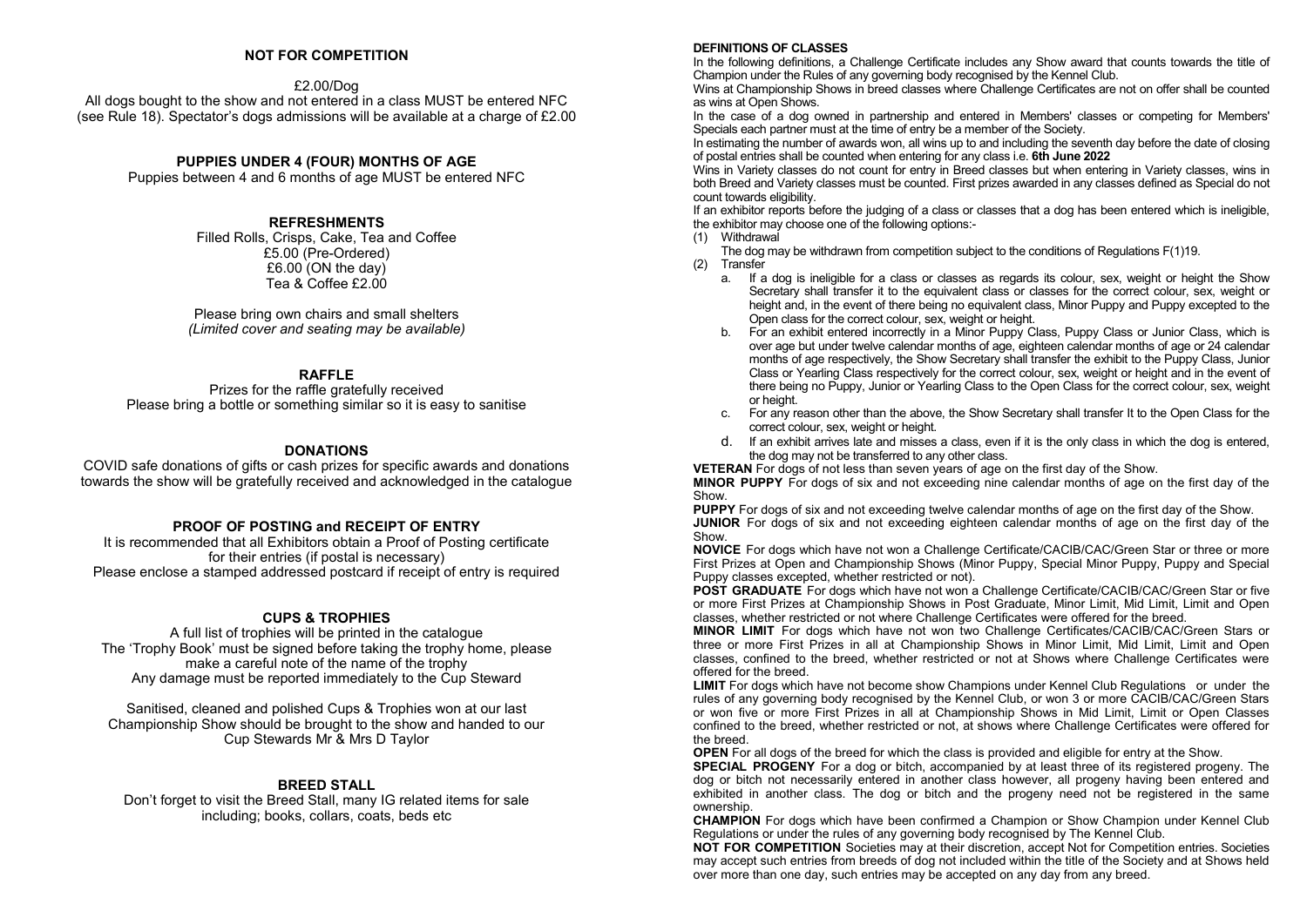## **DOGS IN VEHICLES ON HOT DAYS**

Your dog is vulnerable and at risk during hot weather and the Kennel Club offers the following guidance to help guide you through the do's and don'ts travelling to and whilst at KC licensed events.

- When travelling to a show please take a moment to consider whether the route to the show is on a busy holiday route, and leave earlier to avoid increased time in traffic jams.
- If your vehicle is not air-conditioned seriously consider whether travelling to the show is a good idea at all.
- The vehicle should be as fully ventilated as possible, and plenty of stops should be taken, with lots of water available to drink.
- Ensure your dog is not sitting in full sunlight. There should be plenty of free flowing air around the dog.
- When at the show, never leave your dog in the vehicle.
- Keep the dog in the shade take your own shade for example a large umbrella and always have plenty of water available to drink so your dog stays well hydrated.
- Avoid your dog taking part in unnecessary exertion, or from standing in exposed sunlight for extended lengths of time.

Remember, if you feel hot your dog is very likely to feel much hotter and dehydrated, and this could lead to dire results. Please look after your dog's welfare.

WARNING: IF YOUR DOG IS FOUND TO BE AT RISK FORCIBLE ENTRY TO YOUR VEHICLE MAY BE NECESSARY WITHOUT LIABILITY FOR ANY DAMAGE CAUSED.

Anyone whose dog is entered at a Kennel Club licensed event should take all reasonable steps to ensure the needs of their dog(s) are met, and should not put a dog's health and welfare at risk by any action, default, omission or otherwise.

Breach of Kennel Club Regulations in this respect may be referred to the General Committee for disciplinary action under Kennel Club Rules and Regulations.

Right to Refuse Entries: Exhibitors/Competitors are reminded that show societies have the right under Kennel Club Regulation to refuse any entry.

**Your dog is vulnerable and AT RISK if left in a vehicle in high temperatures and even on days considered as slightly warm. Please take care of your dog.**

**If your dog is found to be at risk forcible entry to your vehicle may be necessary without liability for any damage caused**

## **REGULATIONS FOR THE PREPARATION OF DOGS FOR EXHIBITION F(B)3**

1. These regulations must be observed when a dog is prepared for exhibition and/or exhibited at any Kennel Club Licensed event. Objections may be referred to the Board for disciplinary action under these Show Regulations and/or disciplinary action under Kennel Club Rule A11.

(a) a dog found to have been exhibited in breach of these Regulations will automatically be disqualified from exhibition at the show and from any award gained thereat.

(b) Unless the exhibitor provides a satisfactory explanation for the dog being exhibited in breach of these Regulations then he/she may be subject to further penalties of either a fine or as listed under Rule A11.

2. (a) No substance which alters the natural colour, texture or body of the coat may be present in the dog's coat for any purpose at any time during the show. No substance which alters the natural colour of any external part of the dog may be present on the dog for any purpose at any time during the show.

(b) Any other substance (other than water) which may be used in the preparation of a dog for exhibition must not be allowed to remain in the coat at the time of exhibition.

- 3. No act or operation which alters the natural conformation of a dog or any part thereof may be performed except:
	- (a) Operations certified to the satisfaction of the Board.
	- (b) The removal of dew claws of any breed.

(c) Operations to prevent breeding provided that such operations are notified to the Kennel Club before neutered dogs are shown.

Nor must anything be done calculated in the opinion of the Board to deceive.

- 4. The Board without previous notice may order an examination of any dog or dogs at any show. Any examination thus ordered will be made by a person having executive authority who shall have a written directive from the Kennel Club in their possession. Samples may be taken for further examination and analysis.
- 5. An individual has the right to lodge an objection to a dog only if he/she is the owner or handler of a dog competing in the same breed or class. An objection may however, be lodged by an official of the show or any anyone so deputed by the Kennel Club. It will be the responsibility of the individual who lodges the objection or the official (as appropriate) to substantiate the grounds for the objection. The Kennel Club will substantiate the grounds for an objection made on its behalf.
- 6. Any objection by an individual related to an infringement of these Regulations must be made in writing to the Show Secretary at his/her office before the close of the Show & the individual must produce evidence of identity at the time of lodging the complaint.

## **GDP REGULATIONS**

The Italian Greyhound Club fully complies with the new GDP Regulations *(Full details of how we use members data will be available on our web-site)*